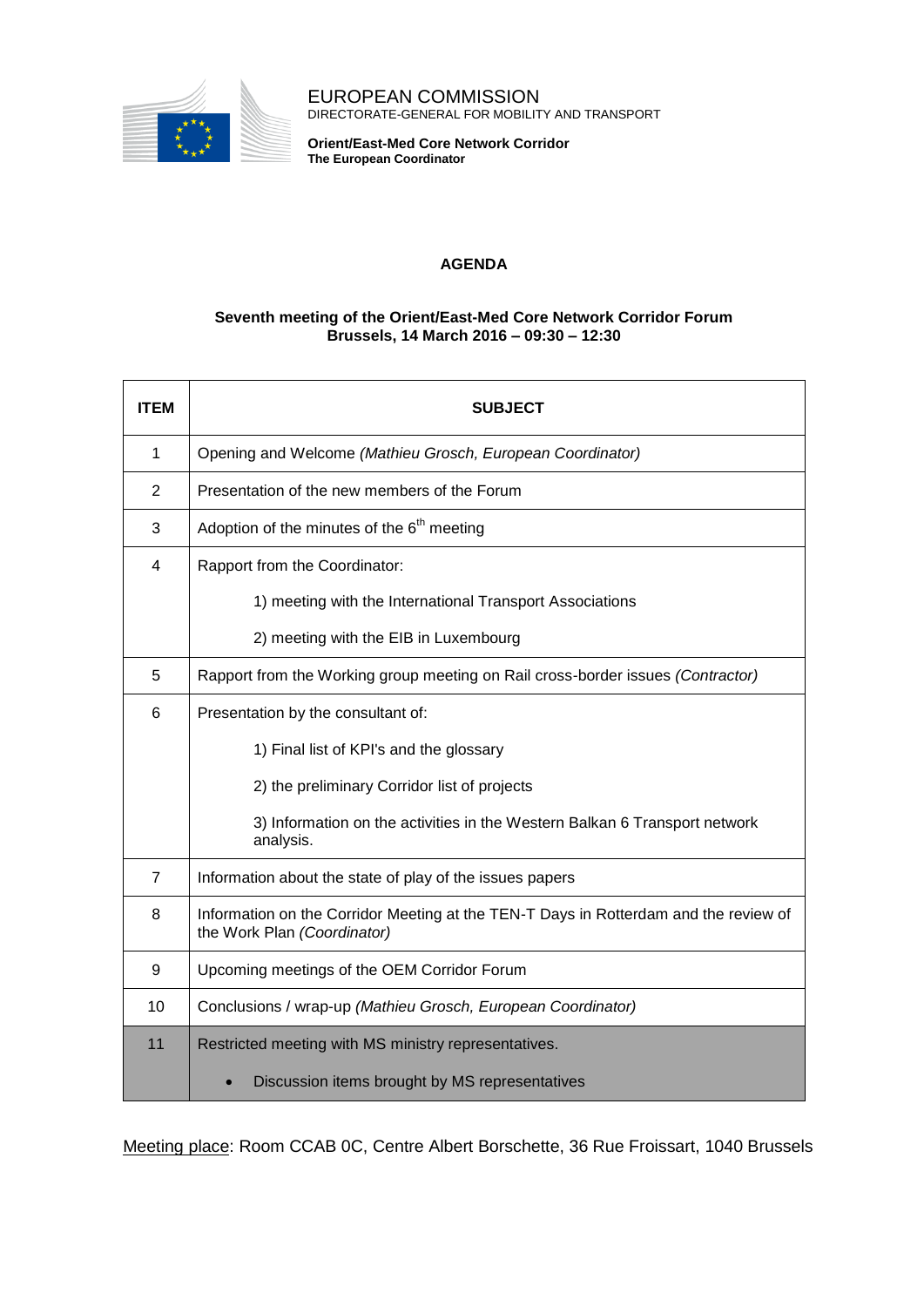## **ANNOTATED AGENDA 7 th OEM CORRIDOR FORUM MEETING, 14/03/2016**

| <b>ITEM</b>    | <b>SUBJECT</b>                                                                                                                                                                                                                                                                                                                                                                                                   |
|----------------|------------------------------------------------------------------------------------------------------------------------------------------------------------------------------------------------------------------------------------------------------------------------------------------------------------------------------------------------------------------------------------------------------------------|
| $\mathbf{1}$   | Opening and Welcome (Mathieu Grosch, European Coordinator)                                                                                                                                                                                                                                                                                                                                                       |
| $\overline{2}$ | Presentation of the new members of the Forum                                                                                                                                                                                                                                                                                                                                                                     |
|                | The coordinator has invited representatives of Serbia, Montenegro, Kosovo <sup>1</sup> and the<br>former Yugoslav Republic of Macedonia having their core network connected to the<br>OEM corridor and who will introduce themselves.                                                                                                                                                                            |
|                | Based on the decision of the TEN-T committee of 8 Dec 2015, comprising of<br>representatives of the Ministries of Transport and Infrastructure of the Member States<br>in charge of TEN-T policy, the 17 Core Rail-Road Terminals shall be regularly invited to<br>the respective Corridor Fora.                                                                                                                 |
|                | Also, the newly operative Rail Freight Corridor 8 "North-Sea Baltic" (covering the<br>alignment between Bremerhaven/Wilhelmshaven/Hamburg - Dresden - Praha) is<br>invited to become a regular member of the OEM Corridor Forum, additionally to the<br>RFC 7.                                                                                                                                                   |
| 3              | Adoption of the minutes of the 6 <sup>th</sup> meeting                                                                                                                                                                                                                                                                                                                                                           |
|                | During the $6th$ CF held at 6 Dec 2015, the KPI for annual monitoring the CNC's<br>development were presented. The data collection of investment projects and the<br>elaboration of TEN-T issue papers were announced and the upcoming new mandate of<br>Mr Grosch for the a TEN-T Core Network in the Western Balkan countries.<br>No requests for changing the Minutes of meeting (11 Dec 2015) were received. |
| 4              | <b>Rapport from the Coordinator:</b>                                                                                                                                                                                                                                                                                                                                                                             |
|                | 1) meeting with the International Transport Associations (3 March)                                                                                                                                                                                                                                                                                                                                               |
|                | 2) meeting with the EIB in Luxembourg (26-28 January)                                                                                                                                                                                                                                                                                                                                                            |
| 5              | Rapport from the Working group meeting on Rail cross-border issues                                                                                                                                                                                                                                                                                                                                               |
|                | A special working group on the border-crossing procedures of railways was held in<br>Budapest (Hungary) on 8-9 March, focussing on reducing waiting times at a Schengen<br>Border (HU/RO). Participants from the administrations, Infra users, the RFC7 and<br>earlier research studies were sharing their views and by this indicating how<br>administrative bottlenecks can be mitigated.                      |

 1 This designation is without prejudice to positions on status, and is in line with UNSCR 1244 and the ICJ Opinion on the Kosovo declaration of independence.